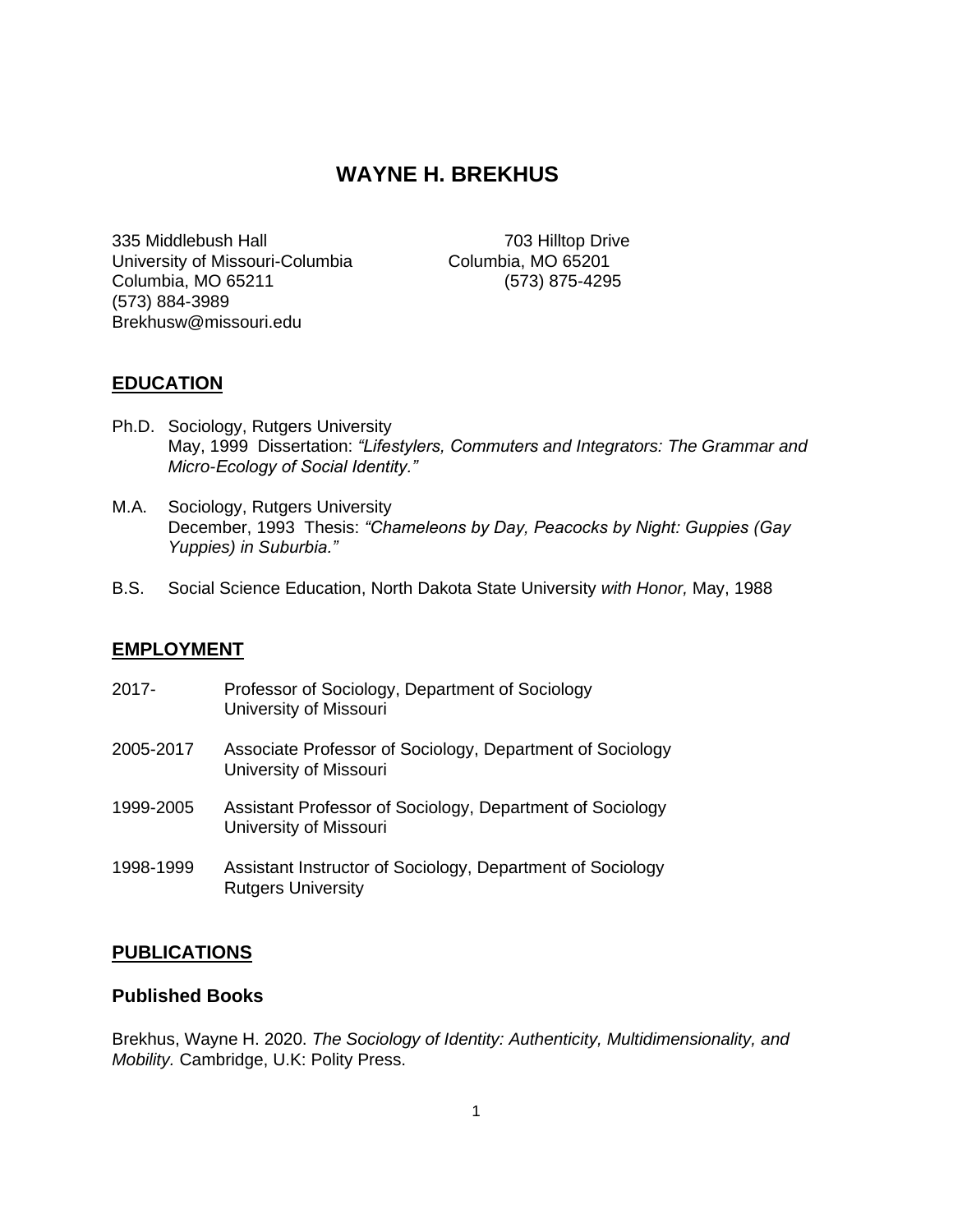Brekhus, Wayne H. and Gabe Ignatow (eds.). 2019. *The Oxford Handbook of Cognitive Sociology.* New York: Oxford University Press.

Brekhus, Wayne H. 2018. *Sociologia dell'inavvertito.* (Sociology of the Inadvertent) translated by Lorenzo Sabetta with a foreward by Lorenzo Sabetta. Rome, Italy: Castelvecchi

Brekhus, Wayne H. 2015. *Culture and Cognition: Patterns in the Social Construction of Reality.*  Cambridge, UK: Polity Press.

Galliher, John F, Wayne H. Brekhus and David P. Keys. 2004. *Laud Humphreys: Prophet of Homosexuality and Sociology*. Madison, WI: University of Wisconsin Press.

Brekhus, Wayne H. 2003. *Peacocks, Chameleons, Centaurs: Gay Suburbia and the Grammar of Social Identity*. Chicago: University of Chicago Press.

#### **Books under Contract**

Brekhus, Wayne H., Thomas DeGloma, and William Ryan Force (eds). *The Oxford Handbook of Symbolic Interaction.* New York: Oxford University Press (Expected publication date 2022).

#### **Refereed Journal Articles**

Brekhus, Wayne H., David Brunsma, Todd Platts and Priya Dua. 2010. "On the Contributions of Cognitive Sociology to the Sociological Study of Race" *Sociology Compass* 4: 61-76.

Brekhus, Wayne H. 2008. "Trends in the Qualitative Study of Social Identities" *Sociologiy Compass* 2/3: 1059-1078.

Brekhus, Wayne H. 2007. "The Rutgers School: A Zerubavelian Culturalist Cognitive Sociology" *European Journal of Social Theory* 10(3): 448-464.

Brekhus, Wayne H, John F. Galliher, and Jaber F. Gubrium. 2005. "The Need for Thin Description." *Qualitative Inquiry* 11(6): 861-879.

Brekhus, Wayne H. 2005. "Une sociologie de l' invisibilite': reorienter notre regard" *Reseaux: Communication, Technologie, Societe* 23:243-272. (Republication of 1998 Sociological Theory article in French Communications Journal).

Brekhus, Wayne H. 2004. "Commuting to Homosexuality: Laud Humphreys' Unheralded Contribution to the Sociology of Identity." *International Journal of Sociology and Social Policy.*  24(3-5):58-72.

Brekhus, Wayne H., Keith L. Brekhus and John F. Galliher. 2001. "Social Problems in Social Problems: The Theory and Method of Justice" *Social Problems* 48(1):137-143.

Brekhus, Wayne H. 2000. "A Mundane Manifesto." *Journal of Mundane Behavior* 1(1):89-105.

Brekhus, Wayne H. 1998."A Sociology of the Unmarked: Redirecting Our Focus." *Sociological*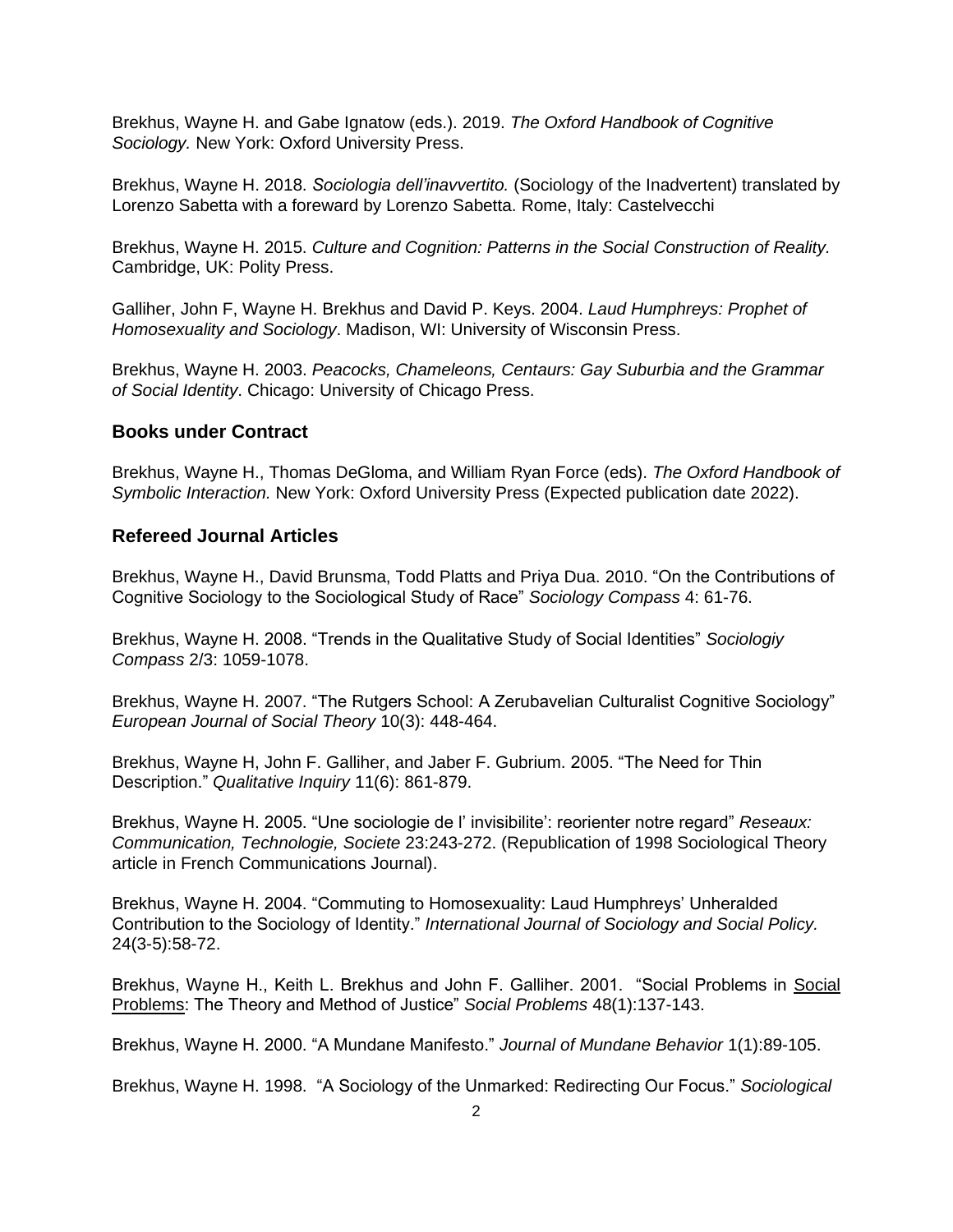*Theory* 16(1):34-51.

Brekhus, Wayne H. 1996."Social Marking and the Mental Coloring of Identity: Sexual Identity Construction and Maintenance in the United States." *Sociological Forum* 11(3):497-522.

#### **Book Chapters in Edited Volumes**

Brekhus, Wayne H. and Gabe Ignatow. 2019. "Cognitive Sociology and the Cultural Mind: Debates, Directions, and Challenges." Pp. 1-27 in Wayne H. Brekhus and Gabe Ignatow (eds.). *The Oxford Handbook of Cognitive Sociology.* New York: Oxford University Press.

Neyer, Leigh, Suzanne Burgoyne, and Wayne H. Brekhus, 2015. "Issues of Diversity in the Classroom" in Alan Strathman and Jim Spain (eds.) *Teaching Excellence: Lessons from the University of Missouri Kemper Teaching Fellows.* Columbia, MO: University of Missouri-Columbia.

Brekhus, Wayne H. 2012. "Gay Commuters, Gay Integrators: Gay Suburban Identity Strategies in the Post-Closeted Era" in Cirus Rinaldi (ed.) *Introduzione Alle Sociologie Dell Omosessualita.* Mimesis: Milan.

#### **Accepted Book Chapters in Edited Volumes**

Brekhus, Wayne H. (forthcoming). "Sociocultural Defaults at Rest and in Motion: Cognitive Sociologies of the Unmarked" in *Against the Background of Social Reality: Defaults, Commonplaces and the Sociology of the Unmarked* in Carmelo Lombardo and Lorenzo Sabetta (eds). New York: Routledge University Press.

Brekhus, Wayne H. (expected publication date 2022) "Marked and Unmarked: A Semiotic Distinction for Concept-Driven Sociology" in Andre Cossu and Jorge Fontdevila (eds) *Interpretive Sociology and the Semiotic Imagination.* Bristol, UK: Bristol University Press

#### **Book Reviews**

Brekhus, Wayne H. 2016. "Narrating the Awakened Self: The Temporal Migration of Self-Identity": Book Review of *Seeing the Light: The Social Logic of Personal Discovery* (Thomas DeGloma) in *Symbolic Interaction* 39(2): 336-338.

Brekhus, Wayne H. 2011. Book Review of *Gay Suburban Narratives in American and Bristish Culture: Homecoming Queens.* in *Journal of American Studies* 45 (01), E11.

Brekhus, Wayne H. 2011. Book Review of *Out in the Country: Youth, Media and Queer Visibility in Rural America* in *Contemporary Sociology: A Journal of Reviews* 40(1): 39-41.

Brekhus, Wayne H. 2005. Book Review of *The Sexual Organization of the City* (Edward O. Laumann, Stephen Ellingson, Jenna Mahay and Anthony Paik eds.) in *Contemporary Sociology* 34(3): 293-295.

Brekhus, Wayne H. 2003. Book Review of *The Stranger Next Door: The Story of a Small*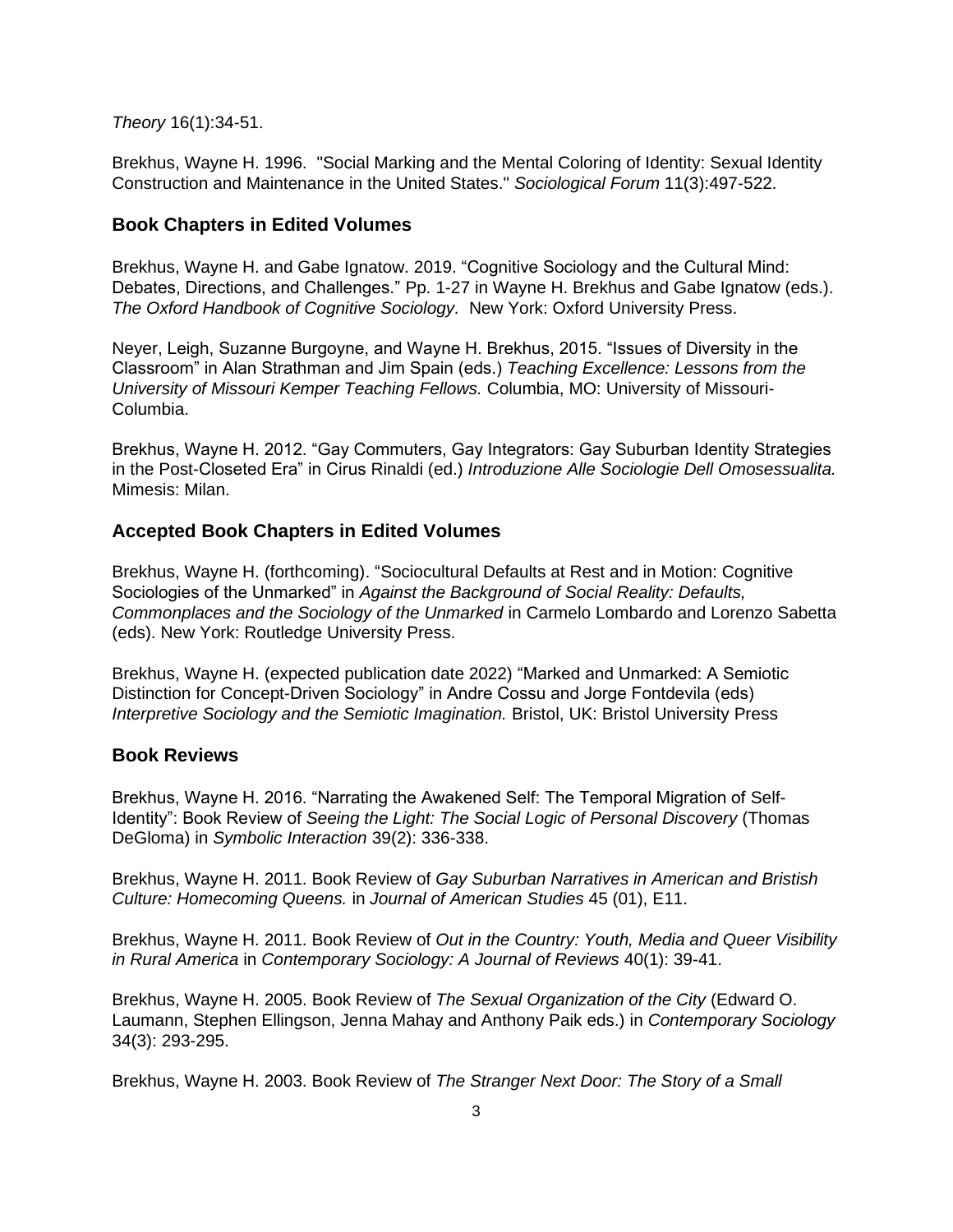*Community's Battle over Sex, Faith and Civil Rights* (Arlene Stein) in *Contemporary Sociology*  32(3):346-347.

Brekhus, Wayne H. 1999. Book Review of *Gay Men, Drinking and Alcoholism* (Thomas S. Weinberg) in *Archives of Sexual Behavior.* 28(5):458-460.

Brekhus, Wayne H. 1995. Book Review of *Wannabe: Gangs in Suburbs and Schools* (Daniel J. Monti) in *Community and Urban Sociology Section Newsletter of the ASA's, xxii(3).*

## **HONORS AND AWARDS**

*Sapienza Universita di Roma, Visiting Professor-Research,* February/March 2019

*Jake O. and Irma B. Mathes Chair in Sociology,* Fall 2017

*Writing Intensive Teaching Excellence Award, 2015.*

*Outstanding Advising Award-Faculty Academic Advising Certificate of Merit* (national award given by the National Academic Advising Association) *2010.*

*Outstanding Advisor,* (statewide Award awarded to one advisor in Missouri by the Missouri Academic Advising Association) *2009.*

*University of Missouri Excellence in Advising Award, 2009.*

*William T. Kemper Fellowship for Teaching Excellence, 2008.*

*Wakonse Teaching Fellow,* 2007.

*Excellence in Education Award,* University of Missouri-Columbia, 2005.

Finalist, 2005 *Lambda Literary Awards (Biography Category),* with John F. Galliher and David P. Keys for *Laud Humphreys: Prophet of Homosexuality and Sociology.*

Finalist, 2005 *C. Wright Mills Award*, with John F. Galliher and David P. Keys for *Laud Humphreys: Prophet of Homosexuality and Sociology.*

Nominated for 2004 *Lambda Literary Awards (GLBT Studies Category)* for *Peacocks, Chameleons, Centaurs: Gay Suburbia and the Grammar of Social Identity.*

*Purple Chalk Teaching Award,* College of Arts and Sciences, University of Missouri-Columbia, 2002.

*Social Science Research Council Sexuality Research Dissertation Fellowship* 1996-1997.

*Faculty of Arts & Sciences Distinguished Contributor to Undergraduate Education Award,* Rutgers University, 1994-1995.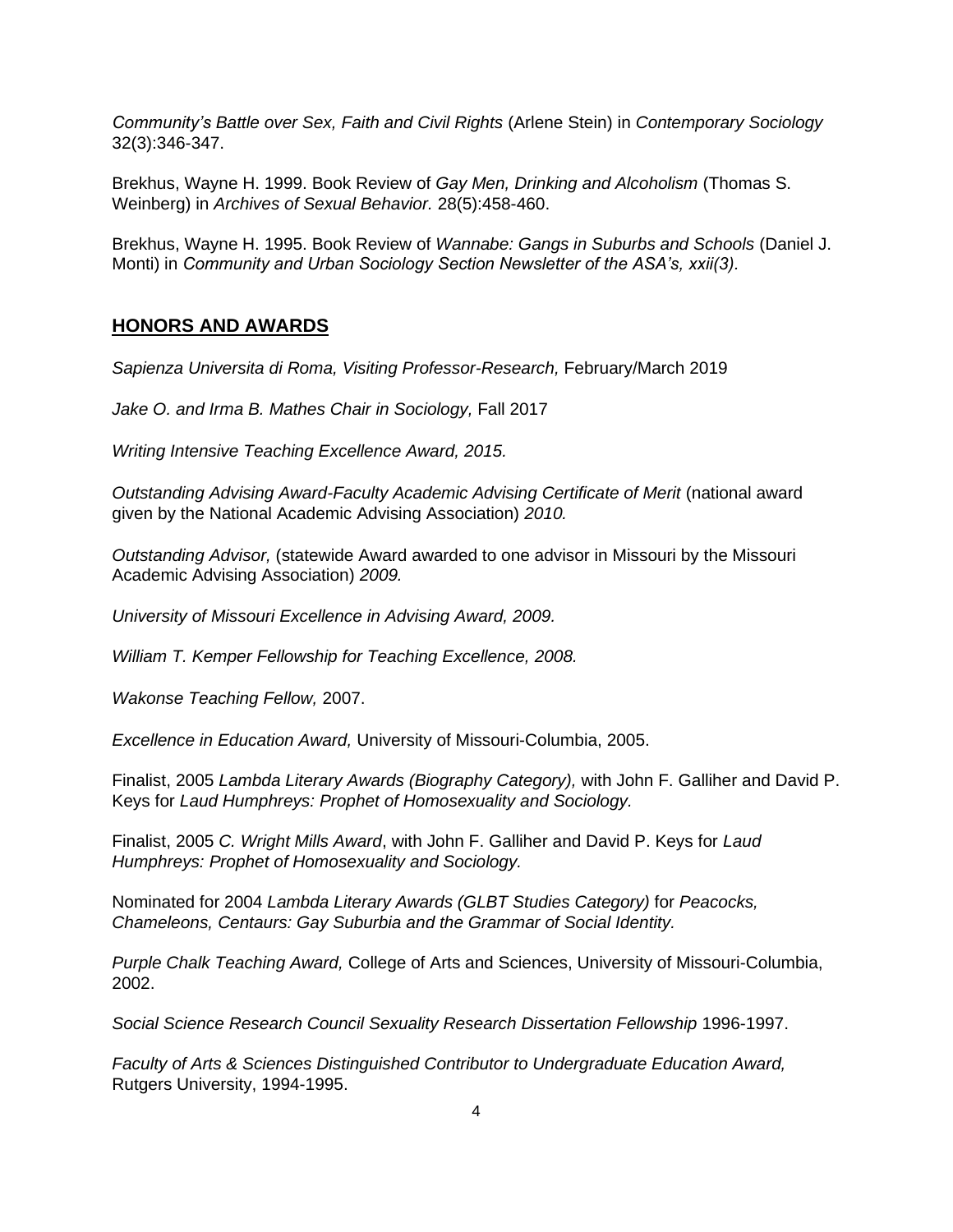#### **INVITED LECTURES**

- 2019 Brekhus, Wayne H. "Unmarked Risk and the Mundanity of Danger" University of International Studies of Rome. Rome, Italy, March 22<sup>nd</sup>.
- 2019 Brekhus, Wayne H. "Sociologia dell'inavvertito: A Sociology of the Unmarked" University of Pisa, Pisa, Italy, March 18<sup>th</sup>.
- 2019 Brekhus, Wayne H. "Sociocultural Defaults at Rest and in Motion: Cognitive Sociologies of the Unmarked" What is Done When Nothing Special is Done?—Social Theory and the Power of the Unmaked: A Sociological Symposium. Sapienza Universita di Roma, Rome, Italy. March 6<sup>th</sup>.
- 2018 Brekhus, Wayne H. "Unmarked Risk and the Mundanity of Danger." Lawrence Livermore National Laboratory, Livermore, CA. August 2nd
- 2017 Brekhus, Wayne H. Invited Convocation speaker on the theme "The Social Nature of Identity: We, Myself and Why?" Fontbonne University, St. Louis Missouri August 30<sup>th</sup>.
- 2009 Brekhus, Wayne H. "Gay Commuters, Gay Integrators: Identity, Sexuality and Gay Life Beyond Hollywood and the Urban Enclaves" North Dakota State University, Fargo, ND. April 6<sup>th</sup>.
- 2007 Brekhus, Wayne H. "Fabulously Ordinary: Gay Suburbanites and the Myth of Queer Exceptionalism," Unitarian Universalist Church. Jefferson City, MO. February 25th.
- 2004 Brekhus, Wayne H. *Donald B. Shaw Memorial Lecture* "Peacocks, Chameleons, Centaurs: Gay Suburbia and the Grammar of Social Identity," Dickinson College, Carlisle, PA. April 8<sup>th</sup>.
- 1997 Brekhus, Wayne H. "Commuters and Integrators: The Micro-Ecology of Gay Identity in the Suburbs," University of Connecticut Colloquium Speaker Series, Storrs, CT.

## **PROFESSIONAL CONFERENCE PARTICIPATION**

- 2018 Sabetta, Lorenzo and Wayne H. Brekhus. "A Time for Unchange?: Reconsidering the Sociological Significance of Uneventfulness." Conference presentation accepted for the Eastern Sociological Society Annual Meetings. February 22<sup>nd</sup>, Baltimore MD. *Presentation at Roundtable Session.*
- 2017 Brekhus, Wayne H. "Sexual Identities, Cultural Attention, and the Sociocognitive Politics of Marginalization and Privilege." Conference talk invited and accepted for presentation at the American Sociological Association Annual Meetings Thematic Session on "The Cognitive Sociology of Inclusion and Exclusion," Montreal, Quebec, August. *Presentation at Thematic Session.*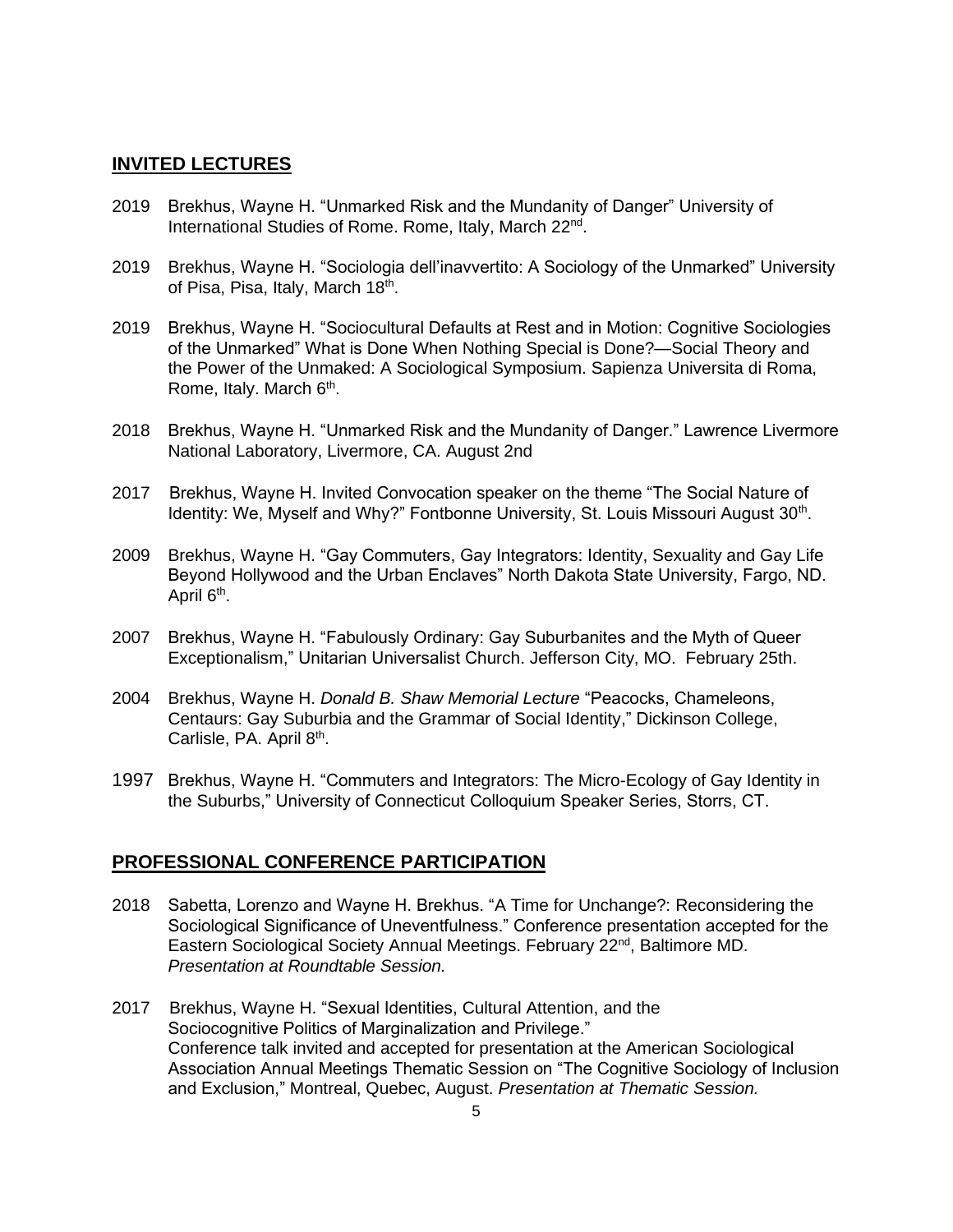- 2017 Organizers: Wayne H. Brekhus and Gabriel Ignatow. Eastern Sociological Society Annual Meetings Miniconference on Culture and Cognition, Philadelphia. PA, February. *Organizers of Miniconference.*
- 2016 Presider, Wayne H. Brekhus. "New Directions in Culture and Cognition Miniconference: Theorizing Thought." Annual Meetings of the Eastern Sociological Society, Boston, MA, March. *Presider at Opening Session of Miniconference.*
- 2015 Discussant, Wayne H. Brekhus. Annual Meetings of the American Sociological Association Session on "Normalcy," Chicago, IL, August. *Discussant at Sociology of Culture Section Session.*
- 2010 Organizer and Presider, Wayne. H. Brekhus. Annual Meetings of the American Sociological Association Session on **"**Popular Culture," Atlanta, GA, August. *Organizer and Presider at Regular Session.*
- 2010 Organizer and Presider, Wayne H. Brekhus. Annual Meetings of the American Sociological Association Session on "Symbolic Interaction," Atlanta, GA, August. *Organizer and Presider at Regular Session.*
- 2010 Brunsma, David L, Wayne H. Brekhus, Crystal Kroner and Todd Platts. "Toward a Cognitive Sociology of Whiteness." Annual Meetings of the Southern Sociological Society Session on Racial-ethnic Identity," Atlanta, GA, April. *Presentation at Regular Session.*
- 2003 Galliher, John F., Wayne H. Brekhus and David Keys. "Laud Humphreys: Sex and Sociology." Annual Meetings of the Society for the Study of Social Problems. Atlanta, GA, August. *Presentation at Regular Session.*
- 2001 Organizer and Presider, Wayne H. Brekhus. Annual Meetings of Society for the Study of Social Problems on "Lesbian/Gay Rights and Identities in the 21<sup>st</sup> Century," Anaheim, CA, August. *Organizer and Presider at Regular Session.*
- 2001 Discussant, Wayne H. Brekhus. Annual Meetings of the American Sociological Association Session on "Laud Humphreys," Anaheim, CA, August. *Discussant at Regular Session.*
- 2001 Brekhus, Wayne H. 2001. "Foregrounding Mundanity: 'Ordinary Gays' and the Social Construction of Genericness." Annual Meetings of the Midwest Sociological Society, St. Louis, MO, March. *Presentation at Regular Session.*
- 2001 Organizer and Presider, Wayne H. Brekhus. Annual Meetings of the Midwest Sociological Society Session on "The Sociology of the Mundane," St. Louis, MO, March. *Organizer and Presider at Regular Session.*
- 2000 Brekhus, Wayne H., Keith L. Brekhus and John F. Galliher. 2000. "Social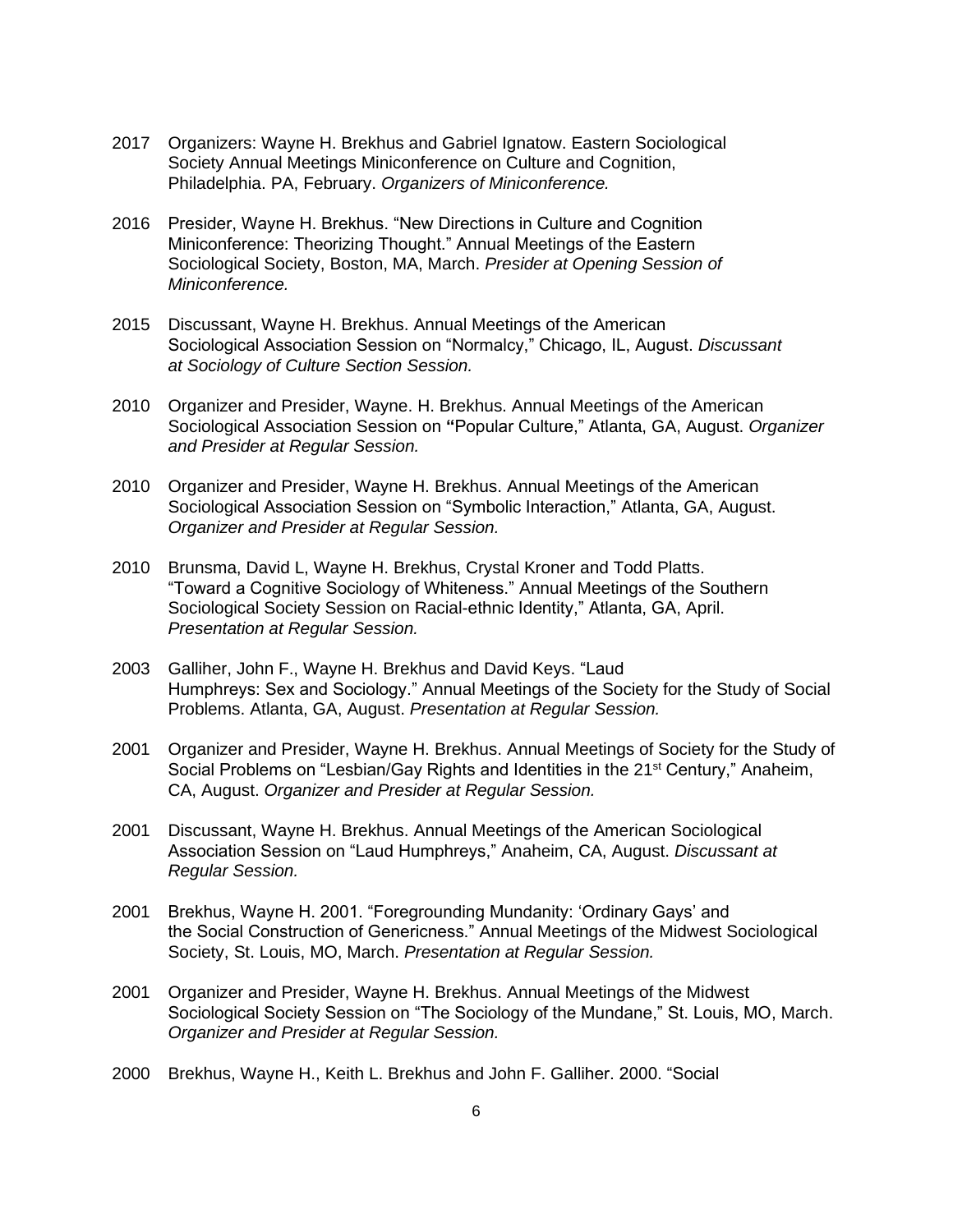Problems in *Social Problems:* The Theory and Method of Justice." Annual Meetings of the Society for the Study of Social Problems, Washington, DC, August. *Presentation at Plenary Session.*

- 2000 Organizer and Presider, Brekhus, Wayne H**.** Annual Meetings of the American Sociological Association Session on "The Social Organization of Identity," Washington D.C., August. *Organizer and Presider at Regular Session.*
- 1997 Brekhus, Wayne H. 1997. "Sampling the Extraordinary: Truncation Bias in the Sociology of Identity." Princeton/Rutgers Dialogues in Culture and Cognition Conference, New Brunswick, NJ. *Presentation at Regular Session.*
- 1997 Brekhus, Wayne H. 1997. "Chameleons by Day, Peacocks by Night: The Spatio-Temporal Organization of Gay Identity in the Suburbs." Annual Meetings of the International Academy for Sex Research, Baton Rouge, LA. *Presentation at Regular Session.*
- 1997 Brekhus, Wayne H. 1997. "Chameleons by Day, Peacocks by Night: Guppies (Gay Yuppies) in Suburbia." 13<sup>th</sup> World Congress of Sexology, Valencia, Spain. *Presentation at Regular Session.*
- 1995 Brekhus, Wayne H. 1995. "Pink Triangles, Scarlet Letters and Stained Reputations: Social Marking and the Cognition of Sexual Identity." Annual Meetings of the American Sociological Association, Washington D.C. *Presentation at Roundtable.*
- 1995 Brekhus, Wayne H. 1995. "Social Marking and the Mental Coloring of Identity: Sexual Identity Construction and Maintenance In the United States." Annual Meetings of the Eastern Sociological Society, Philadelphia, PA. *Presentation at Roundtable.*
- 1994 Brekhus, Wayne H. 1994. "Chameleons by Day, Peacocks by Night: Guppies (Gay Yuppies) in Suburbia." Annual Meetings of the American Sociological Association, Los Angeles, CA. *Presentation at Roundtable.*
- 1993 Brekhus, Wayne H. 1993. "AIDS is for 'Deviants': Gay White Suburbanites and the Symbolic Minimization of AIDS as a Threat." Annual Meetings of the American Sociological Association, Miami Beach, FL. *Presentation at Roundtable.*

## **TEACHING EXPERIENCE**

## **University of Missouri, Professor of Sociology**

Spring 2021 Introduction to Sociology (Sociology 1000) Seminar Sociological Theory II (Sociology 9487) Fall 2020 Introduction to Sociology (Sociology 1000)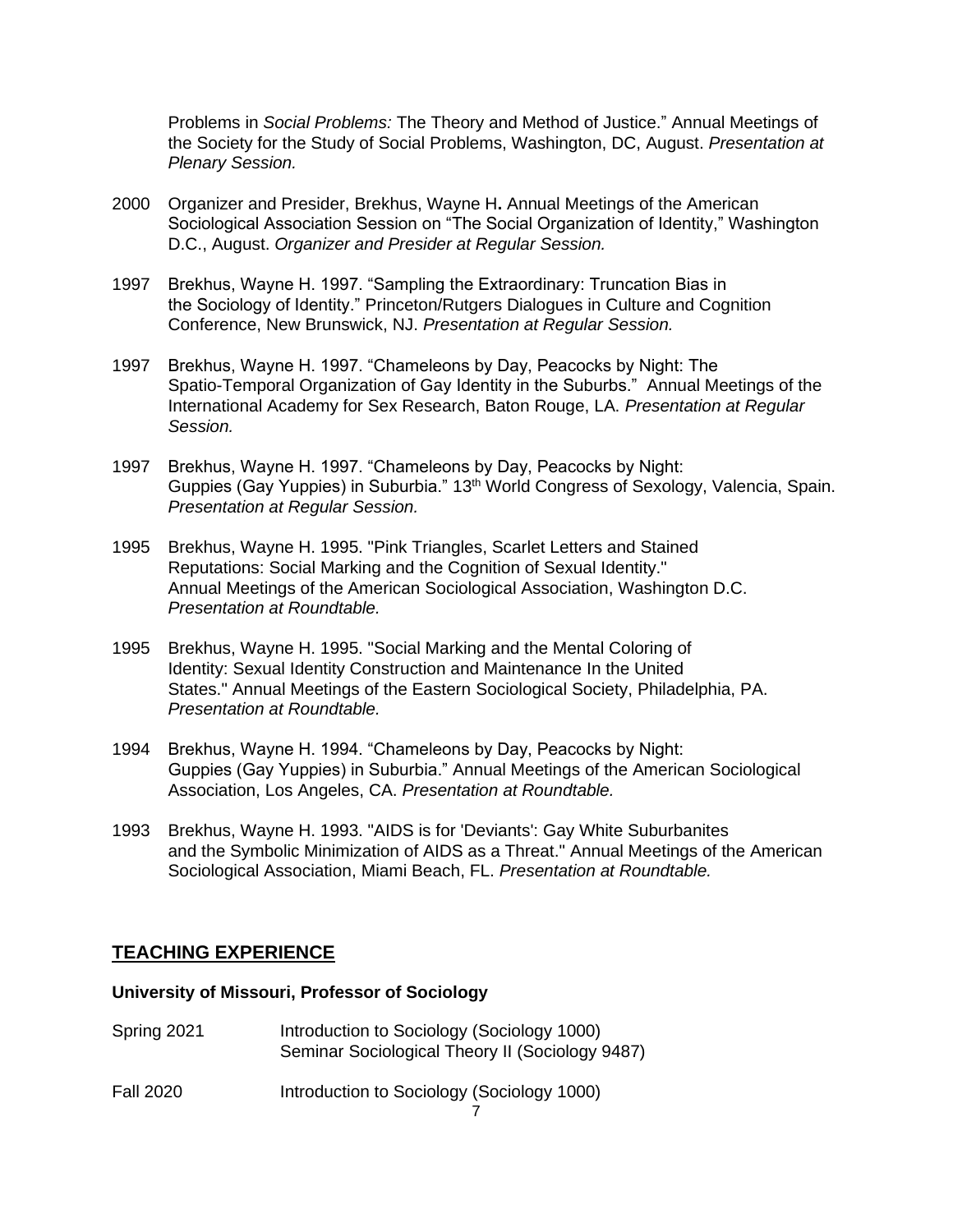|                  | Seminar Sociological Theory I (Sociology 9187)                                                                                                   |
|------------------|--------------------------------------------------------------------------------------------------------------------------------------------------|
| Spring 2020      | Self and Society (Sociology 2300)<br>Society and Social Control (Sociology 7610/4610)                                                            |
| <b>Fall 2019</b> | Introduction to Sociology (Culture, Identity and Media) (Sociology 1000)<br>Culture, Identity and Interaction (Sociology 7320/4320)              |
| Summer 2019      | Intro to Sociology-Summer Transition Program (Sociology 1000)                                                                                    |
| Spring 2019      | Self and Society (Sociology 2300)<br>Society and Social Control (Sociology 7610/4610)                                                            |
| <b>Fall 2018</b> | Queer Theories/Identities (writing intensive) (Sociology and WGST 3300)<br>Introduction to Sociology (Culture, Identity and the Media) (Soc1000) |
| Summer 2018      | Intro to Sociology-Summer Transition Program (Sociology 1000)                                                                                    |
| Spring 2018      | Introduction to Sociology Honors (Sociology 1000H)<br>Self and Society (Sociology 2300)                                                          |
| <b>Fall 2017</b> | Introduction to Sociology (Culture, Identity and Media) (Sociology 1000)<br>Culture, Identity and Interaction (Sociology 7320/4320)              |

# **University of Missouri, Associate Professor of Sociology**

| Summer 2017      | Intro to Sociology-Summer Transition Program (Sociology 1000)            |
|------------------|--------------------------------------------------------------------------|
| Spring 2017      | Self and Society (Sociology 2300)                                        |
|                  | Queer Theories/Identities (writing intensive) (Sociology and WGST 3300)  |
| <b>Fall 2016</b> | Introduction to Sociology (Sociology 1000)                               |
|                  | Seminar in Qualitative Methods in Sociology (Sociology 9287)             |
| Spring 2016      | Queer Theories/Identities (writing intensive) (Sociology and WGST 3300)  |
|                  | Self and Society (Sociology 2300)                                        |
| <b>Fall 2015</b> | Introduction to Sociology (Culture, Identity and Media) (Sociology 1000) |
|                  | Culture, Identity and Interaction (Sociology 7320/4320)                  |
| Spring 2015      | Queer Theories/Identities (writing intensive) (Sociology and WGST 3300)  |
|                  | Society and Social Control (Sociology 7610/4610)                         |
| <b>Fall 2014</b> | Introduction to Sociology (Culture, Identity and Media) (Sociology 1000) |
|                  | Queer Theories/Identities (writing intensive) (Sociology and WGST 3300)  |
|                  | Sociology of Fear and Danger Honors Tutorial (General Honors 2010H)      |
| <b>Fall 2013</b> | Introduction to Sociology (Culture, Identity and Media) (Sociology 1000) |
|                  | Culture Identity and Interaction (Sociology 7320/4320)                   |
| Spring 2013      | Introduction to Sociology Honors (Sociology 1000H)                       |
|                  | Queer Theories/Identities (writing intensive) (Sociology and WGST 3300)  |
| <b>Fall 2012</b> | Introduction to Sociology (Culture, Identity and the Media) (Soc1000)    |
|                  | Society and Social Control (Sociology 7610/4610)                         |
| Spring 2012      | Self and Society (Sociology 2300)                                        |
|                  | Culture, Identity and interaction (Sociology 7320/4320)                  |
| Fall, 2011       | Introduction to Sociology (Culture, Identity and the Media) (Soc 1000)   |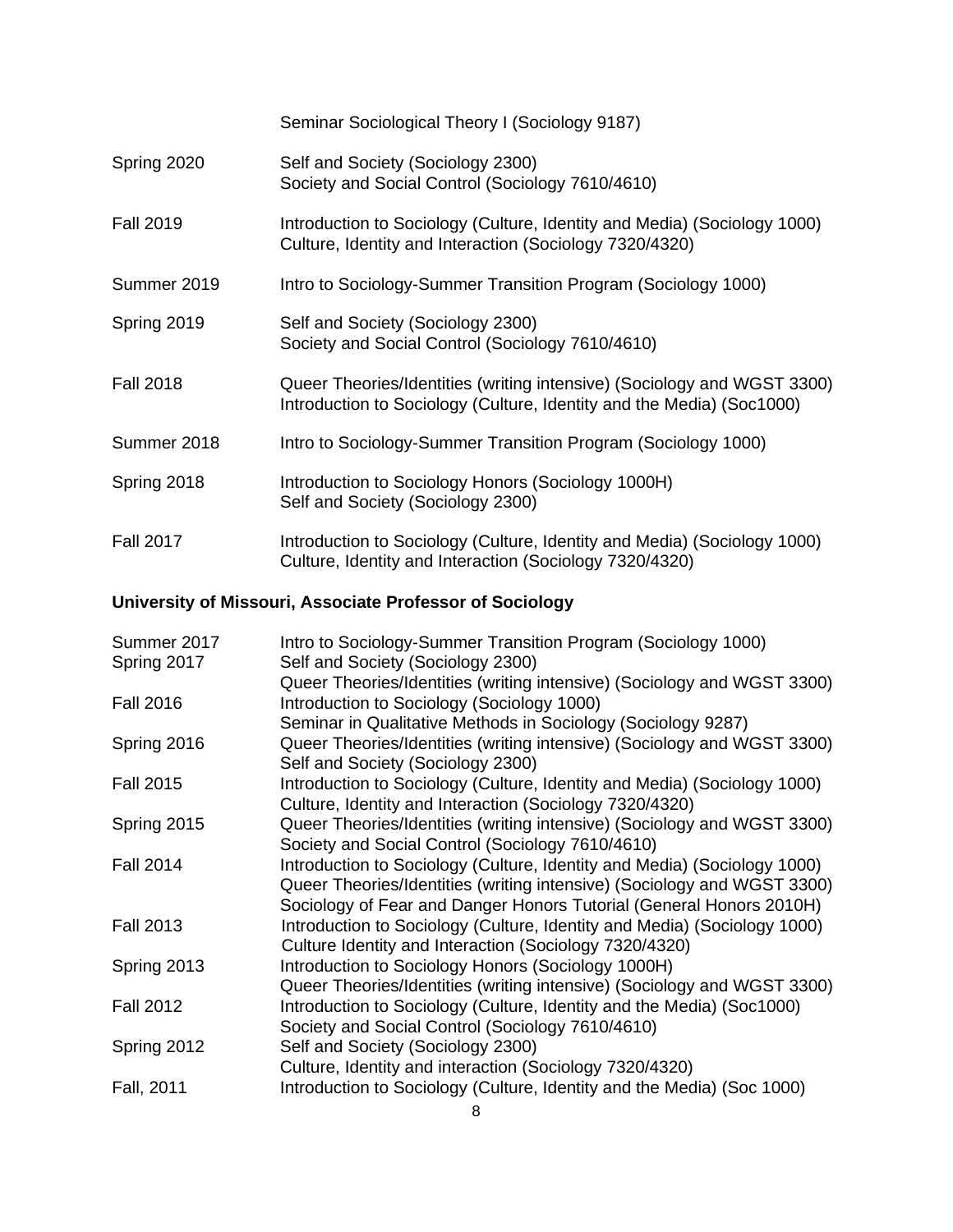|                     | Queer Theories/Identities (writing intensive) (Sociology 3300)                                                                           |
|---------------------|------------------------------------------------------------------------------------------------------------------------------------------|
| <b>Spring, 2011</b> | Queer Theories/Identities (Sociology 3300)                                                                                               |
|                     | Society and Social Control (Sociology 7610/4610                                                                                          |
| Fall, 2010          | Introduction to Sociology (Culture, Identity and the Media) (Soc 1000)<br>Culture, Identity and Interaction (Sociology 7320/4320)        |
| <b>Spring, 2010</b> | Self and Society (Sociology 2300)                                                                                                        |
|                     | Queer Theories/identities (writing intensive) (Sociology 3300)                                                                           |
| Fall, 2009          | Introduction to Sociology (Sociology 1000)                                                                                               |
|                     | Society and Social Control (Sociology 7610/4610)                                                                                         |
| <b>Spring, 2009</b> | Self and Society (Sociology 2300)                                                                                                        |
|                     | Culture, Identity and Interaction (Sociology 7320/4320)                                                                                  |
|                     | Teaching Sociology (Sociology 8086)                                                                                                      |
| Fall, 2008          | Introduction to Sociology (Culture, Identity and the Media) (Soc 1000)<br>Queer Theories/Identities (writing intensive) (Sociology 3300) |
| Spring 2008         | Queer Theories/Identities (Sociology 3300)                                                                                               |
|                     | Society and Social Control (Sociology 7610/4610)                                                                                         |
|                     | Teaching Sociology (Sociology 8086)                                                                                                      |
| Fall, 2007          | Introduction to Sociology (Culture, Identity and the Media) (Soc1000)                                                                    |
|                     | Culture, Identity and Interaction (Sociology 7320/4320)                                                                                  |
| <b>Winter, 2007</b> | Introduction to Sociology (Honors) (Sociology 1000H)                                                                                     |
|                     | Self and Society (Sociology 2300)                                                                                                        |
| Fall, 2006          | Introduction to Sociology (Culture, Identity and the Media) (Soc 1000)                                                                   |
|                     | Society and Social Control (Sociology 7610/4610)                                                                                         |
| <b>Winter, 2006</b> | Introduction to Sociology (Honors) (Sociology 1000H)                                                                                     |
|                     | Self and Society (Sociology 2300                                                                                                         |
| Fall, 2005          | Introduction to Sociology: (Culture Identity and the Media) (Soc 1000)                                                                   |
|                     | Recent Sociological Theories (Sociology 3100)                                                                                            |

# **University of Missouri, Assistant Professor of Sociology**

| <b>Winter, 2005</b> | Self and Society 2300                                            |
|---------------------|------------------------------------------------------------------|
|                     | Society and Social Control 7610/4610                             |
| Fall, 2004          | Introduction to Sociology: (Culture Identity and the Media) 1000 |
|                     | <b>Recent Sociological Theories 3100</b>                         |
| <b>Winter, 2004</b> | Topics in Sociology: Self and Society 101                        |
|                     | Senior Seminar (writing intensive) 282                           |
| Fall, 2003          | Society and Social Control 319                                   |
|                     | Introduction to Sociology: Culture, Identity and the Media 1     |
| Fall, 2002          | <b>Recent Sociological Theories 299</b>                          |
|                     | Senior Seminar (writing intensive) 282                           |
| <b>Winter, 2002</b> | Society and Social Control 319                                   |
|                     | <b>Recent Sociological Theories 299</b>                          |
| Fall, 2001          | <b>Recent Sociological Theories 299</b>                          |
|                     | Senior Seminar (writing intensive) 282                           |
| <b>Winter, 2001</b> | <b>Recent Sociological Theories 299</b>                          |
|                     | Senior Seminar (writing intensive) 282                           |
| Fall, 2000          | <b>Recent Sociological Theories 299</b>                          |
|                     | Senior Seminar (writing intensive) 282                           |
|                     |                                                                  |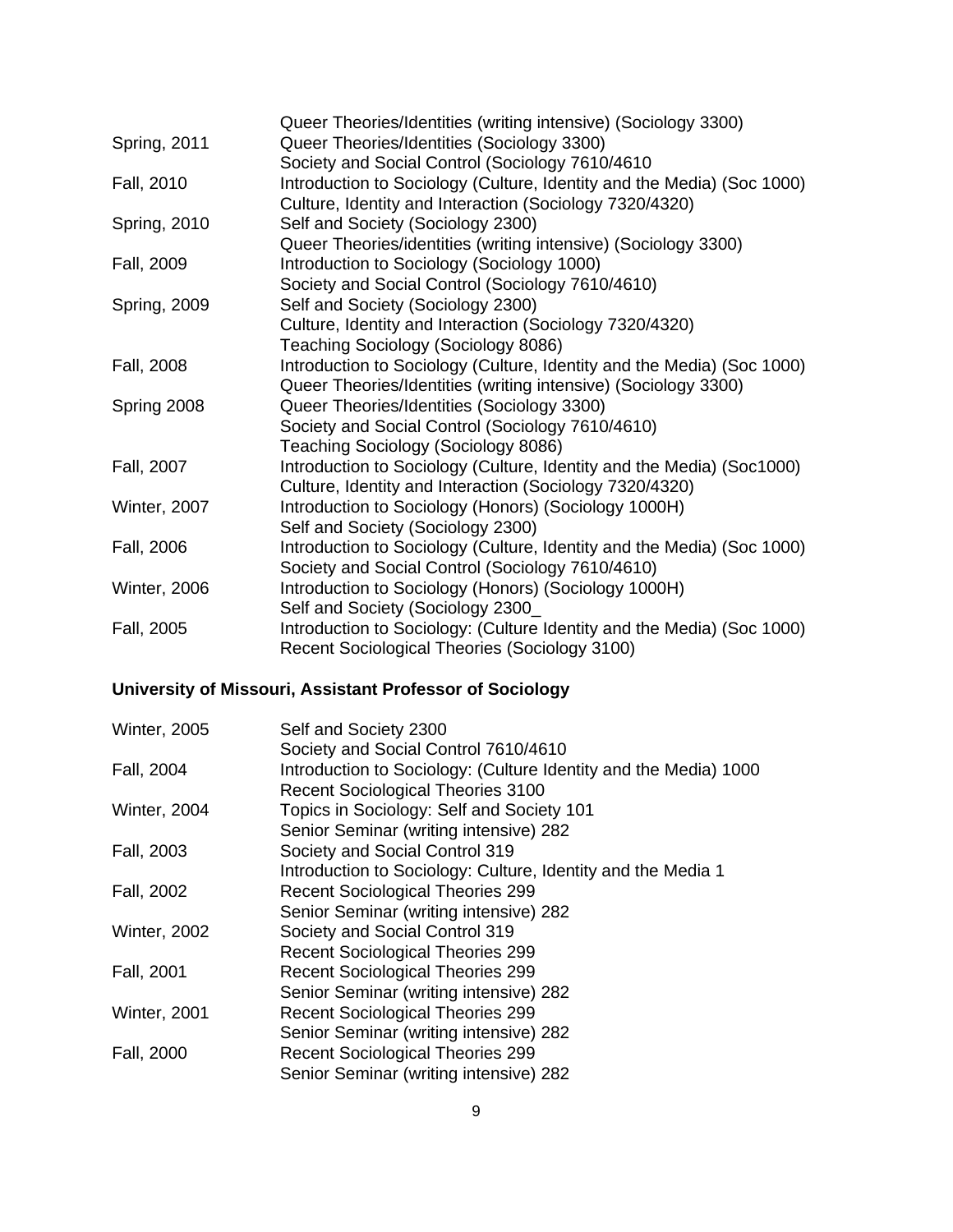| <b>Winter, 2000</b> | <b>Recent Sociological Theories 299</b> |
|---------------------|-----------------------------------------|
|                     | Senior Seminar (writing intensive) 282  |
| Fall, 1999          | <b>Recent Sociological Theories 299</b> |
|                     | Senior Seminar (writing intensive) 282  |

#### **Rutgers University, Assistant Instructor of Sociology**

Spring, 1999 Sociology of Deviant Behavior 304 (2 sections) Citizenship and Service Education 399 (2 sections) Introduction to Sociology 101 Fall, 1998 Sociology of Sexuality 440 Special Topics: Sociology of Everyday Life 292

## **UNDERGRADUATE ADVISING**

#### **Undergraduate Honors Theses Advised, University of Missouri**

Jackson Samson (current), Andrew Hutchinson (2017), Kory Hayward (2015), Mary (Molly) Schmidt (2013), Kate Morris, (2012), Cameron Williams (2012), Christine Snyder (2012), Sean Jarvis (2011), Michael Esposito (2011), Ryan Torack (2010), Patrick Smith (2010), Lauren Byington (2009), Nora Leahy (Sociology, 2009), Matthew Venezia (Sociology, 2009), Katie Avant (Sociology, 2008), Mary Rice (Sociology, 2006), Ehren Oncken (Sociology, 2006), Emily Shubkagel (Sociology, 2004), Tiffany Julian (Sociology, 2004), Adam Henery (Sociology, 2002)

#### **McNair Scholars Advised, University of Missouri**

Andrew Hutchinson (2016), Cameron Williams (2011), Ryan Torack (2010), Dakota Raynes (2010), Tiffany Julian (Sociology, 2004)

## **Discovery Fellows Advised, University of Missouri**

Maya Hill (2017)

## **Undergraduate Research Mentorship Scholarships Advised, University of Missouri**

Christine Snyder (2011), Melissa Bushman (2011), Patrick Smith (Sociology, 2010), Ryan Torack (Sociology, 2009), Adam Boessen (Sociology, 2006), Emily Shubkagel (Sociology, 2004)

## **Other Undergraduate Theses Advised, University of Missouri**

Melissa Bushman (Interdisciplinary Studies, 2012), Jake Wandel (Sociology, 2012), Matt Nolan (Sociology, 2004), William Pyper, (Interdisciplinary Studies, 2000)

## **Undergraduate Honors Thesis Committees, University of Missouri**

Casey Bruce (Sociology, 2008), Rachel Wright (Sociology, 2004), Melanie Leuty (Sociology, 2002), Kris Brown (Sociology, 2000)

## **Academic Adviser to Undergraduate Majors in Sociology, University of Missouri**

**2006-2009** (served as primary academic adviser to 125-150 undergraduate majors per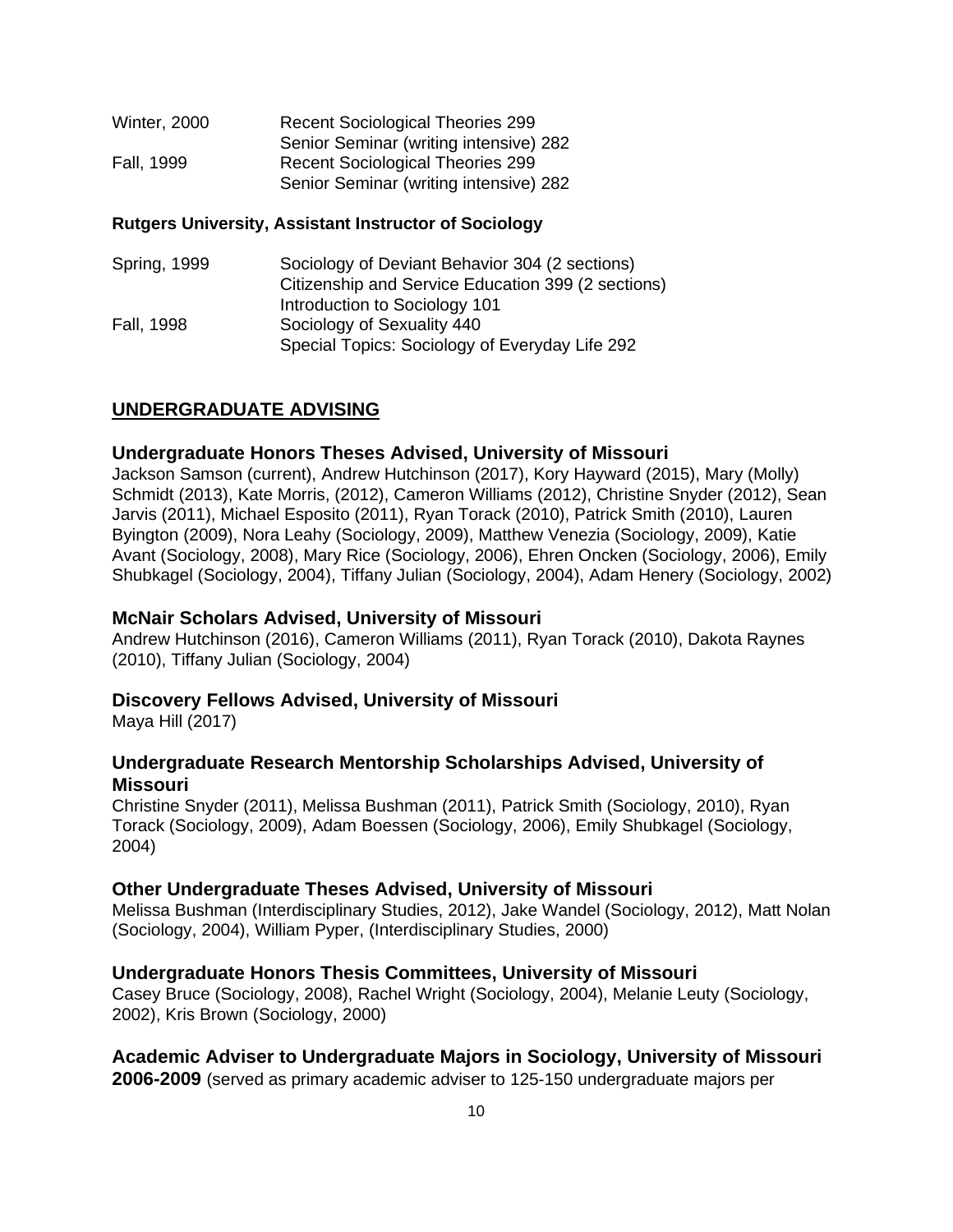semester)

## **Academic Adviser to Undeclared, Pre-Journalism and Pre-Communication Entering Freshmen and all Sociology Freshmen and Sociology Transfer Students During Summer Welcome Advising, University of Missouri 2004-2010**

**Undergraduate Teaching Assistants Mentored and Supervised, University of Missouri** Greer Relphorde (2013), Ashley Carpenter (2011), Solida Wise (2010), Sean Jarvis (2010), Jessica Heslin (2010) , Michael Esposito (2009), Rebecca Wodzak (2009), Liese (Dakota) Harvel (2008)

#### **Undergraduate Internships Faculty Supervised, University of Missouri** Erin Sicht (2020), Maxwell Tideman (2013), Alfred Rogers (2013), Jeffrey Goodman (2011),

Jeleya Burnett (2010), Kyle Miller (2010), Whitney Benakis (2009), Jeffrey Henke (2009), Jalisa Gavin (2009), Mitchell Farsad (2009), Jamie Finkelstein (2009), Lindsay Minarovic (2009), Kimberly Painter (2009), Brydan McNeely (2009), Mariana Reichman (2009), Erin Vincent (2009), Meghan Clark (2009), Jeffrey Goodman (2009), Jessica Heslin (2009), Lydia Priebe (2009), Michelle Woodling (2009), Brittnea Collins (2008), Kelsey Birza (2008), Josef Felten (2008), Michael Pupillo (2008), Glenn Rehn (2008)

#### **Sociology Service Learning Projects Faculty Supervised, University of Missouri**

Blythe Dorian (2020), Judy Carter (2016), Michelle Collins (2010), Michael Esposito (2010), Megan Helling (2010), Nina Kelly (2010), Keisha Williams (2010)**,** Wesley Dandridge (2009), Chelsea Sektnan (2009), Lauren Stewart (2009), Erin Vincent (2008)

## **GRADUATE ADVISING**

#### **Master's Theses Advised, University of Missouri**

*Completed:* Portia King (Sociology, 2008), Jeffrey McCully (Sociology, 2007), Dennis Bledsoe (Sociology, 2007) James Thomas (Sociology, 2007), Joie Hendricks (Sociology, 2006)

## **Other Master's Thesis Committees Served On, University of Missouri**

*Completed:* Erik Hall (Journalism, 2016), Samuel Mark Youngblood (Sociology, 2014), Miranda Lee (Art, 2014), Craig Forrest (History, 2013), Darren Wright (Religious Studies, 2011), Andrew Fisher (Sociology, 2010) Joe Kokenge (Journalism, 2010), Faiza Rais (Political Science, 2010), Rose Raymond (Journalism, 2009), Portia King (Sociology 2008), Jennifer Sukanek (Sociology 2008), Dennis Bledsoe (Sociology, 2007), Stephen Barnard (Sociology, 2007), Daniel Delgado (Sociology, 2006), Jennifer Schlosser (Sociology, 2006), Joie Hendricks (Sociology, 2006), Daniel Winchester (Sociology, 2006), Christie Sennott (Sociology, 2004), Bethany Campbell (Sociology, 2004), Alexandrea Ravenelle (Sociology, 2002)

#### **Ph.D. Dissertations/Students Advised, University of Missouri**

*Current:* Brittany Presson (Sociology), Dennis Bledsoe (Sociology), Julia Mulligan (Sociology), Alexis Lewis (Sociology), Nathan Katz (Sociology), Robbie Paul (Sociology), Julien Grayer (Sociology), Aaron Arredondo (Sociology), Susan Dietsch (Sociology), Jessica Cash (Sociology) *Completed:* Teah Hairston (Sociology, 2020), Amanda Veasman (Sociology, 2020), Isais Smith (Sociology, 2019), Jennifer Wilson (Sociology, 2019), Veronica Newton (Sociology, 2018),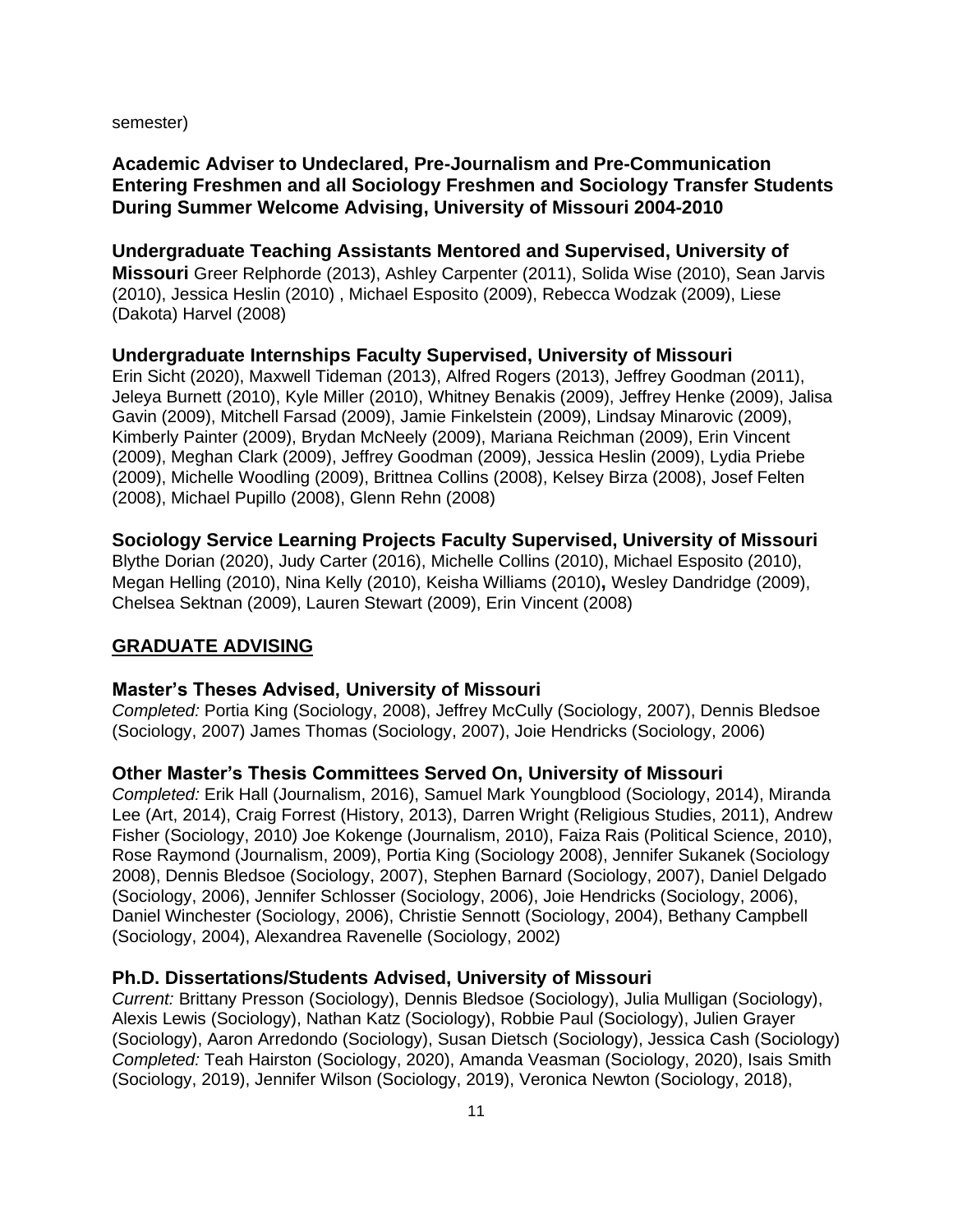Daniel Petrin (Sociology, 2018), Audrey Madison (Sociology, 2017) Medhy Hidayat (Sociology, 2016), Kathleen Krueger (Sociology, 2013), Todd Platts (Sociology, 2013), William Force (Sociology, 2011), James Thomas (Sociology, 2011), David Overfelt (Sociology, 2010), Shana Porteen (Sociology, 2008), Andre Arceneaux (Sociology, 2007)

## **Other Ph.D. Committees Served On, University of Missouri**

*Current:* Daniele Panaroni (*Sapienza Univeristy di Roma*), Hamutal Taffe-Jax (*Rutgers University*), Kandice Grossman (Sociology), Aaron Padgett (Sociology), Justin Yates (Sociology), Matthew Knudtson (Sociology), Sarah Sullivan (Sociology), Abdusabar Abdusamov (Sociology), Devon Washington (Educational School and Counseling Psychology) *Completed:* Kristen Kalz (Sociology ,2020), Faiza Rais (Sociology, 2020), Craig Forrest (History, 2020), Derek Munson (Theater, 2020), Lisa Campion (Sociology, *Rutgers University*, 2019), Robyn Swink (Sociology, 2019), Maria Butauski (Communication, 2019), Aaron Scully (Theater, 2018), David Criger (Sociology, 2018), Jaclyn Brandhorst (Communication, 2018), Kara McGhee (Sociology, 2018) Anastacia Schulhoff (Sociology, 2017), Michael Sickels (Sociology, 2017), Peter Jensen (Communication, 2016), Brandon Miller (Communication, 2016), Amber Ward (Learning, Teaching and Curriculum, 2015), Stephen Christ (Sociology, 2015), John Pruit (Sociology, 2015), Matthew Cousineau (Sociology, 2014), Luz Valoyes-Chavez (Learning, Teaching and Curriculum, 2014), Angela Gist (Communication, 2014), Candy Noltensmeyer (Communication, 2014), Joshua Olsberg (Sociology, 2014), Milbre Burche (Theater, 2014), David Derossett (Sociology, 2012), Jeffrey McCully (Sociology, 2012), Stephen Barnard (Sociology, 2012), Priya Dua (Sociology, 2011), Lloyd Chia (Sociology, 2010), Jenny Dixon (Communication, 2011), Daehoon Han (Sociology, 2010), Jennifer Schlosser (Sociology, 2010), Kevin McElmurry (Sociology, 2009), Bettie Ware (Sociology, 2009), Matthew Lammers (Sociology, 2008), Paul Sturgis (Sociology, 2008), Colin Wark (Sociology, 2007), Richard Gee (Sociology, 2007), Latonya Skiffer (Sociology, 2006), Diane Rodgers (Sociology, 2006), Michael Lenza (Sociology, 2005), Kate McGonigal, (Sociology, 2004), C. McArdle Powell (Sociology, 2001)

## **POST-DOCOTORAL FELLOW ADVISING**

**Post-doctoral Fellows Advised one year in residence at University of Missouri**,

Lorenzo Sabetta (October 2017-October 2018), Post-doctoral fellow from *Sapienza University di Roma.*

## **INTERNATIONAL, NATIONAL, AND REGIONAL SERVICE TO THE DISCIPLINE**

*Inferenze/Evidence* academic book series edited by Carmelo Lombardo and Antonio Fasanella, FrancoAngeli publishers Milan, Italy.

Editorial board 2021-

*Sociologia e ricerca sociale* (an Italian sociology journal) Editorial board 2018-

*Symbolic Interaction* Associate Editor 2017-

*Sociological Quarterly*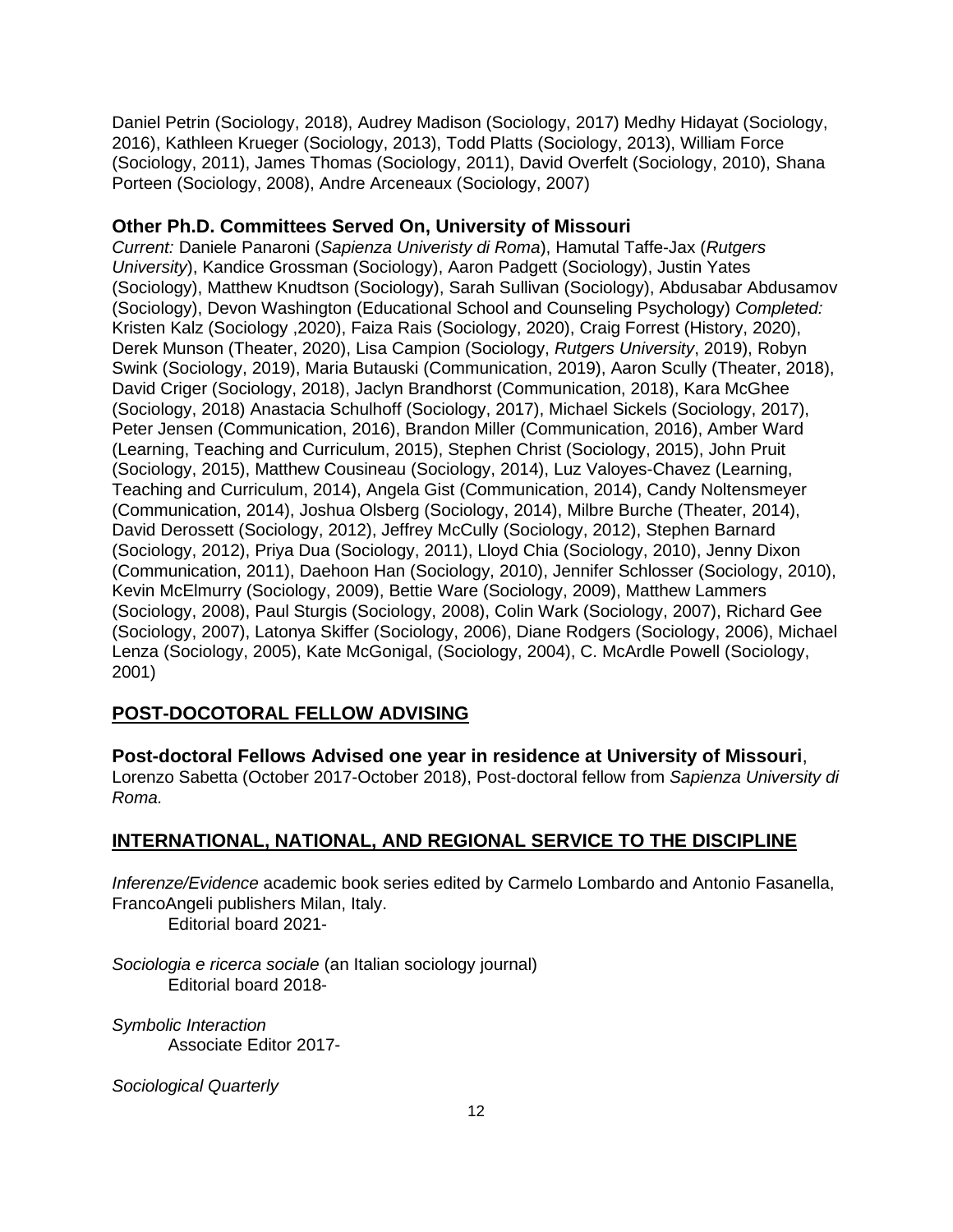Advisory Editor 2009-2020

Independent Assessment of a British sociologist for induction into *the Fellowship of the British Academy*, December, 2020

Scientific Committee, reviewer of proposals for International Symposium "What People Leave Behind: Marks, Traces, Footprints and the Significance for Social Sciences" Symposium, Sapienza University di Roma June, 2020.

Society for the Study of Symbolic Interaction Awards Committee, *Charles Horton Cooley Book Award,* 2019

Reviewer for *American Journal of Sociology, American Sociological Review, Poetics, Qualitative Sociology, Social Forces, Social Problems, Sociology Compass, Sociological Forum, Sociological Quarterly, Social Psychology Quarterly, Sociological Theory, Symbolic Interaction*  New York University Press, Norton Press, Oxford University Press, University of Chicago Press, University of Toronto Press, Polity Press.

#### *Sociology Compass*

Co-Editor, Culture Section, 2013-2017 Editorial Board, Social Psychology and Family Section, 2007-

#### American Sociological Association

Awards Committee, *Mary Douglas Prize for the Best Book in the Sociology of Culture* Culture Section, 2010 Awards Committee, Culture Section's *Suzanne Langer Prize for the Best Student Paper,*  2001 Culture Section Council, 1997-1999

Eastern Sociological Society

Co-organizer (with Gabriel Ignatow) of Miniconference on Culture and Cognition for the Annual Meetings of the Eastern Sociological Society, February 2017, in Philadelphia, PA

#### Society for the Study of Social Problems

Chair, *Best Student Paper Award,* SSSP Sexual Behavior and Communities Division, 2012 Chair, Awards Committee, *Outstanding Book Award,* Theory Division, 2010 Awards Committee, *Best Article,* Theory Section 2009 Chair, Theory Division, *Graduate Student Paper Award Competition* Committee 2007, 2008 Program Committee, Annual Meetings Anaheim, CA, 2001

Reviewer for Tenure and Promotion to Associate Professor in Sociology for candidates at a Big 12 University, an East Coast State University, and at a Senior college of an urban public university. And to Full Professor at a Big 12 University

## **UNIVERSITY AND DEPARTMENTAL SERVICE**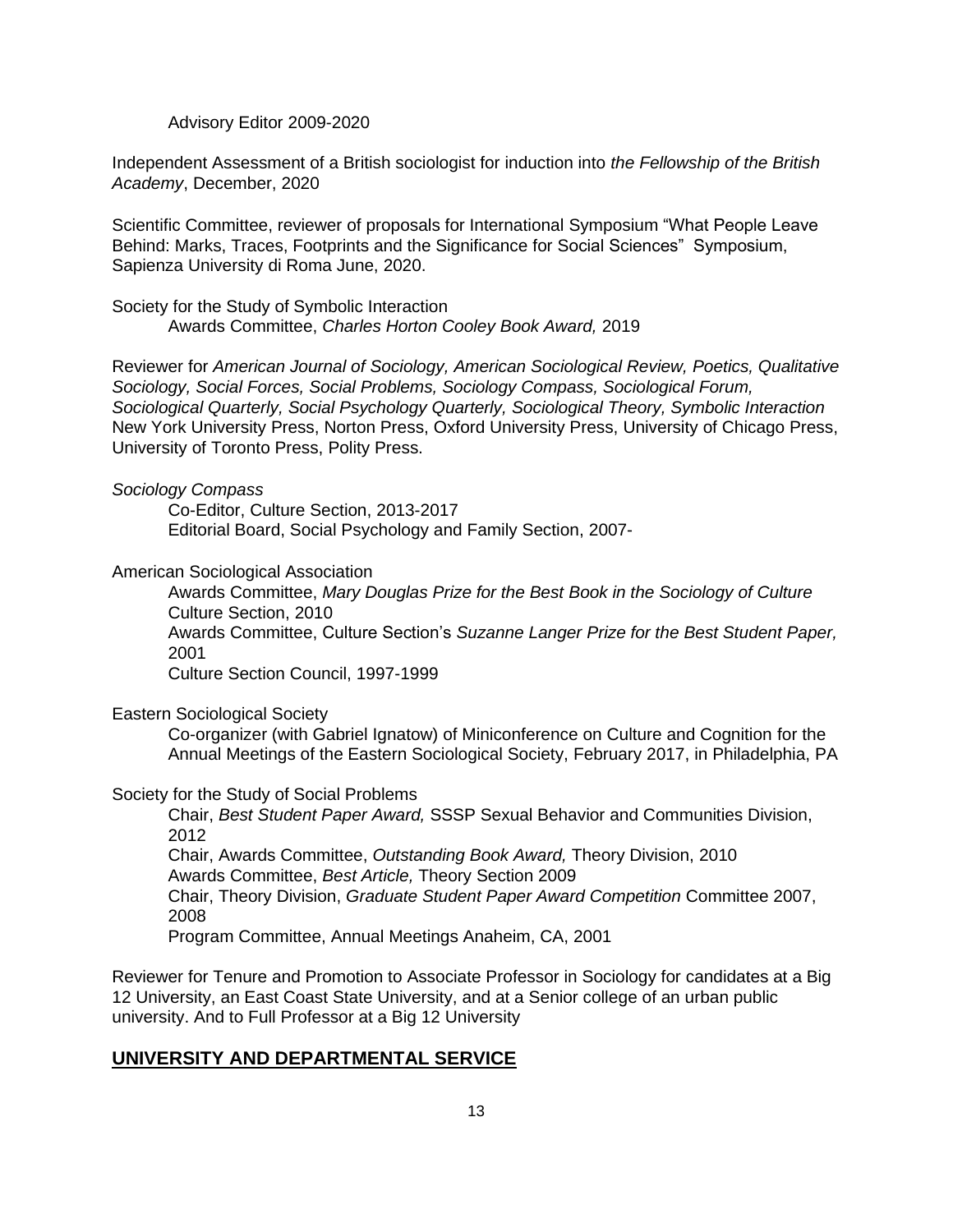# *University*

Faculty Advisor, MURDDA (MU Recreational Dungeons and Dragons Association) 2018- FIGs Task Force 2018-2019 Undergraduate Curriculum Committee 2017-2019 Professor's Perspective, Summer Welcome Orientation 2011-2013, 2015-2019 Faculty Co-facilitator FIGS program 2003-2018 Stakeholder, Campus Residential Life Learning Communities 2004- Committee on Undergraduate Education 2012-2016 Research Council 2012-2015 Campus Wring Board 2011-2014 • Campus Writing Board Education and Social Science Chair, 2012-2014

• Campus Writing Board Award Committee 2011-2014

Mizzou One Reads Committee 2011-2013

Award Committee, Kemper Teaching Award 2010

## *College*

Arts and Science Diversity and Inclusion Committee 2019-

Curriculum, Instruction and Advising Committee, College of Arts and Sciences, 2003-2018

- Chair, 2006-2007
- Undergraduate curriculum subcommittee 2004-2006

Honors College Curriculum Advisory Board, Social and Behavioral Sciences 2012-2013 Advisory Committee, Multicultural Certificate Program 2008-2010 Summer Welcome Undergraduate Advising 2004-2010

## *Department*

Undergraduate Task Force 2021-

Mauksch Award Committee 2020-2021

Personnel Committee 2003-2004, 2007-2008, 2010-2011, 2015-2016, 2017-2018, 2018-2019, 2020-2021

Awards Committee 2013-2015, 2018-2020

Graduate Admissions Committee, Department of Sociology, 2005-2011, 2014-16, 2018-2019 Chair and Convener, Culture and Identity Area Committee, Department of Sociology, 2007-2017 Hans O. Mauksch Undergraduate Paper Award Committee 1999-2004, 2011-2013 Professional Development and Colloquium Committee 2009-2011 Director of Undergraduate Studies, Department of Sociology, 2006-2009 Chair, Recruitment Committee (Social Control Search), Department of Sociology, 2006-2007 Faculty Advisor to Sociology Club, Department of Sociology, 2000-2006 Chair, Recruitment Committee (Open Search), Department of Sociology, 2004-2005 Recruitment Committee, Sociology Department, 2000-2001, 2003-2004 Undergraduate Task Force, Sociology Department, 2001-2003

# **MEDIA APPEARANCES**

New York Times, Washington Post, Chicago Tribune, Newark Star Ledger, Milwaukee Journal